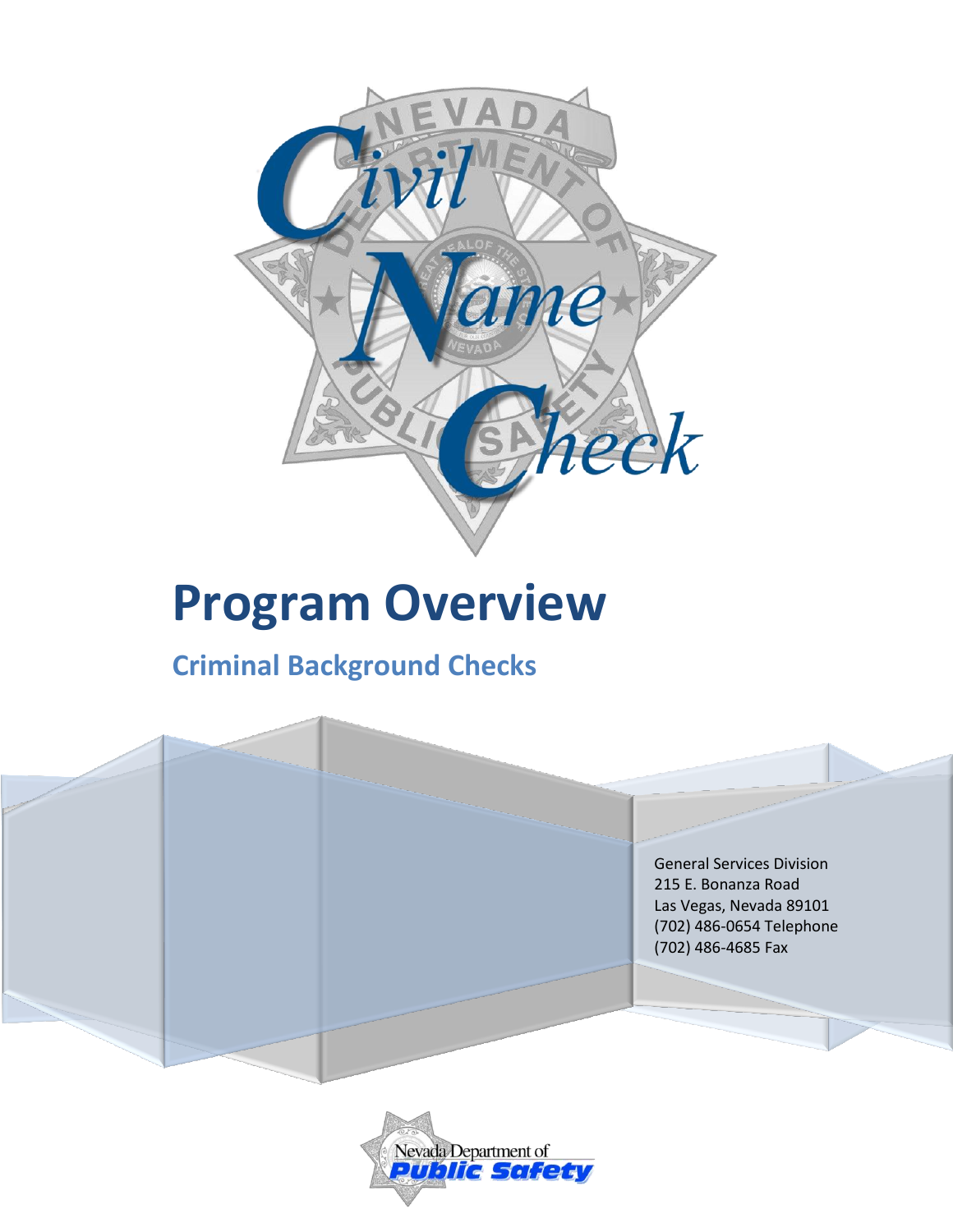#### **What is the Civil Name Check Program?**

The Civil Name Check Program is a joint effort between the Department of Public Safety General Services Division and the Las Vegas Metropolitan Police Department. This program is designed to serve as a utility for authorized participant to conduct criminal history background checks utilizing in-house computers networked to this specialized program. This enables the authorized participant to receive a comprehensive report pertaining to regional and statewide criminal history information for all potential employees, prospective employees, volunteers and or prospective volunteers.

The CNC program provides information to the authorized participant by conducting a search based on personal identifying information such as name, date of birth and social security number.

### **Where does this information come from?**

The CNC program obtains information utilizing the same databases as Law Enforcement.

- **NCIC**  National Crime Information Center. NCIC is a database maintained by the Federal Bureau of Investigations. It is used to determine whether the subject of a background check is a missing or wanted person. Information provided by NCIC contains national information from all 50 states.
	- o Supervised Release;
	- o National Sex Offender Registry
	- o Foreign Fugitive
	- o Immigration Violator
	- o Missing Person
	- o Protection Order
	- o Protective Interest
	- o Gang
	- o Appropriately Suspected Terrorist
	- o Wanted Person
	- o Violent Person
- **NCJIS** Nevada Criminal Justice Information System. NCJIS is a database administered by the Nevada Department of Public Safety General Services Division. NCJIS is the primary link to the State's Criminal History Records Repository. It contains statewide information on wanted persons having felony, gross misdemeanor and misdemeanor warrants, and criminal history record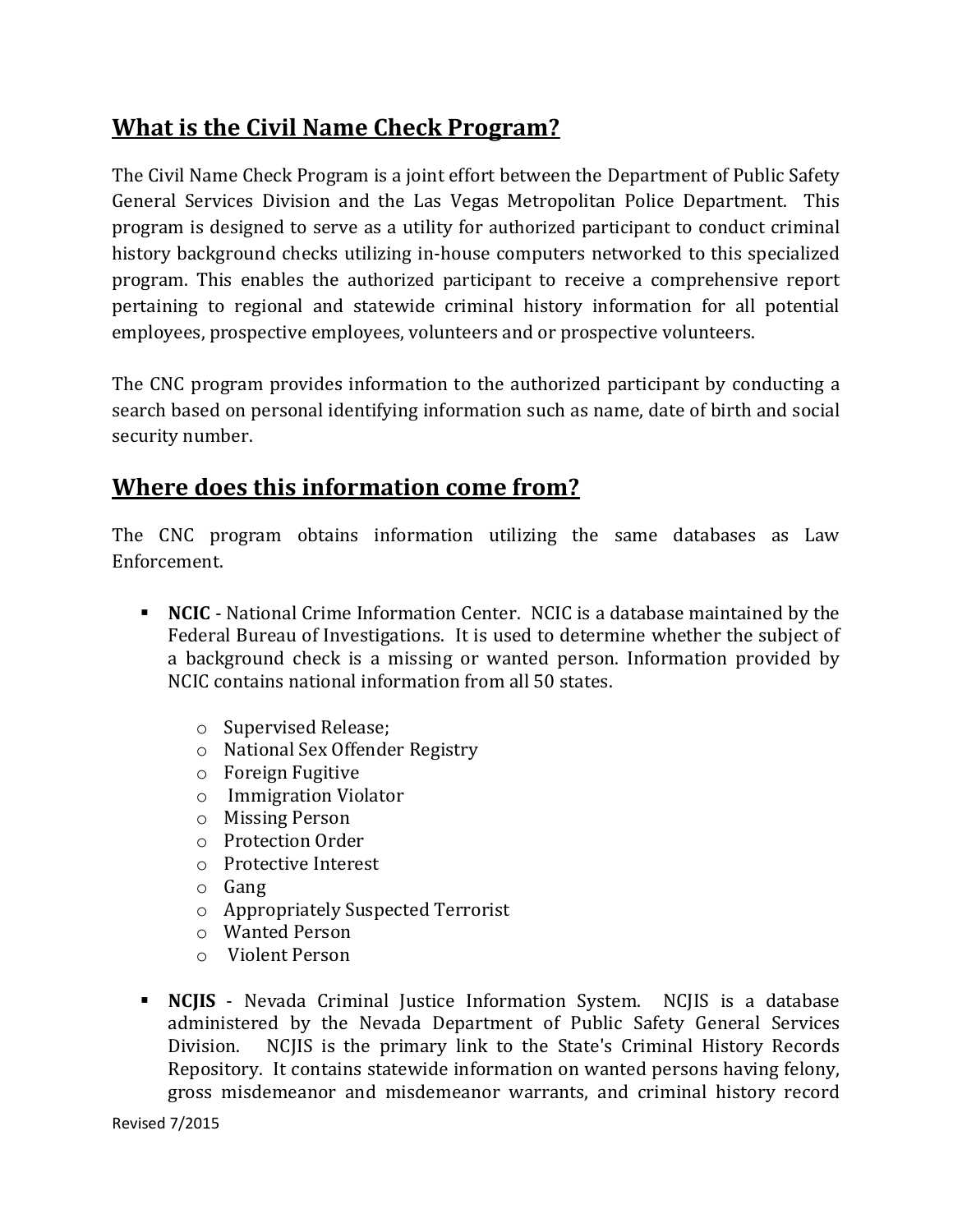information submitted by Nevada law enforcement and criminal justice agencies throughout the State.

- o Nevada Criminal History
- o Nevada Wanted Person
- o Dangerous Offenders Notification System
- o Protection Orders
- o Nevada Warrants
- o Nevada Local Sex Offender
- **SCOPE** II- Shared Computer Operations for Protection and Enforcement. SCOPE II is a database administered by the Las Vegas Metropolitan Police Department. It contains criminal history records and limited work card information submitted by law enforcement within Clark County. The CNC program is authorized to release information entered solely by the LVMPD.
	- o Notifications
	- o AKA
	- o Moniker
	- o DOB (additional)
	- o Warrant
	- o Convicted Person
	- o Probation
	- o Criminal History
	- o Work Card / Business License

#### **How does the Civil Name Check work?**

The CNC response is automatically returned to the authorized participant if no record exists. Any response with a possible match is carefully reviewed by CNC staff prior to releasing the information to the authorized recipient. CNC strives to return information the same day as requested, however, occasionally responses may be delayed up to 3 business days.

If an authorized participant need to learn more information regarding a case, charge or incomplete record, the operator may request "Research" from the CNC staff. Research requests may be submitted up to fifteen (15) business days from the date of the initial CNC background inquiry submission, per policy CNC staff are required to respond to research request within 7 business days.

Revised 7/2015 Information will be disseminated in accordance to provisions authorized by Nevada